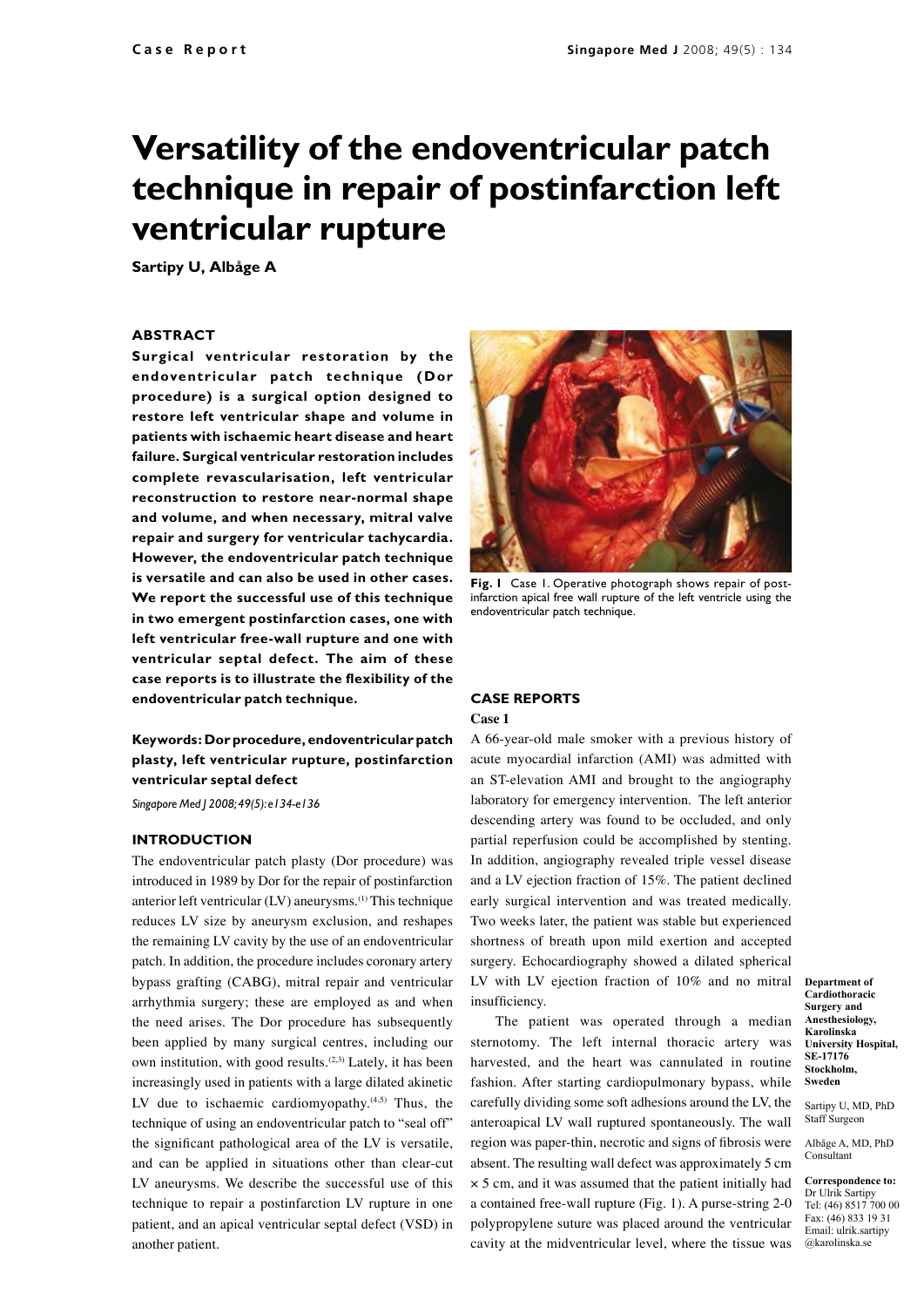

**Fig. 2** Case 2. (a) Preoperative transthoracic echocardiogram shows an apical postinfarction VSD with significant shunting to the right ventricle. (b) Postoperative transthoracic echocardiogram shows no residual VSD or shunting after endoventricular patch repair.

semi-infarcted but deemed intact. This anchoring stitch could then serve as reinforcement for a bovine pericardial patch, subsequently inserted endoventricularly by a running suture. The patch suture line was reinforced by BioGlue® (CryoLife International Inc, Kennesaw, GA, USA) application. The remaining necrotic anterior wall was approximated outside of the patch by a running suture and felt pledgets, and CABG with four distal anastomoses was subsequently performed.

The postoperative course was long and complicated, with use of intraaortic balloon pumping and full medical treatment for low cardiac output syndrome and recurrent ventricular arrhythmias. An implantable cardioverterdefibrillator (ICD) was implanted three weeks postoperatively, and the patient could be discharged after six weeks. Eight months after the operation, the patient had no angina, no signs of heart failure and analysis of ICD function revealed no episodes of firing. Unfortunately, the patient died from lung cancer 20 months postoperatively.

#### **Case 2**

A 75-year-old man with hypertension was admitted due to dyspnoea and dry cough for three weeks. A murmur was noted and echocardiography showed an LV aneurysm with an apical thrombus and a right ventricular systolic pressure of 75 mmHg. A second echocardiography,

some days later, revealed an apical VSD (Fig. 2a). The LV was akinetic in the apical region but had reasonable contractility in the basal portions. There was no significant mitral insufficiency. Upon admittance for emergent surgery, the patient was in obvious cardiac failure with distinct orthopnoea and systolic blood pressure of 80 mmHg, but still with an adequate urine output. Coronary angiography revealed triple vessel disease with an occluded left anterior descending artery. A preoperative intraaortic balloon pump was inserted, clearly improving the status of the patient.

After median sternotomy, the heart was cannulated with separate caval cannulas. The aorta was clamped, and anterograde and retrograde cold blood cardioplegia was administered. The LV was incised 2 cm laterally and parallel to the left anterior descending artery, and a slit-like VSD was found to be located from the midseptum towards the apex. Although the tissue in the immediate vicinity of the VSD was necrotic and fragile, the more basal portions of the septum were intact. A 2-0 polypropylene purse-string suture was placed obliquely from this area, encircling the interior of the LV wall, extending more distally on the noninfarcted lateral wall. This suture was tied loosely. A bovine pericardial patch was then sutured endoventricularly to the ridge formed by the anchoring stitch, and the suture line was reinforced